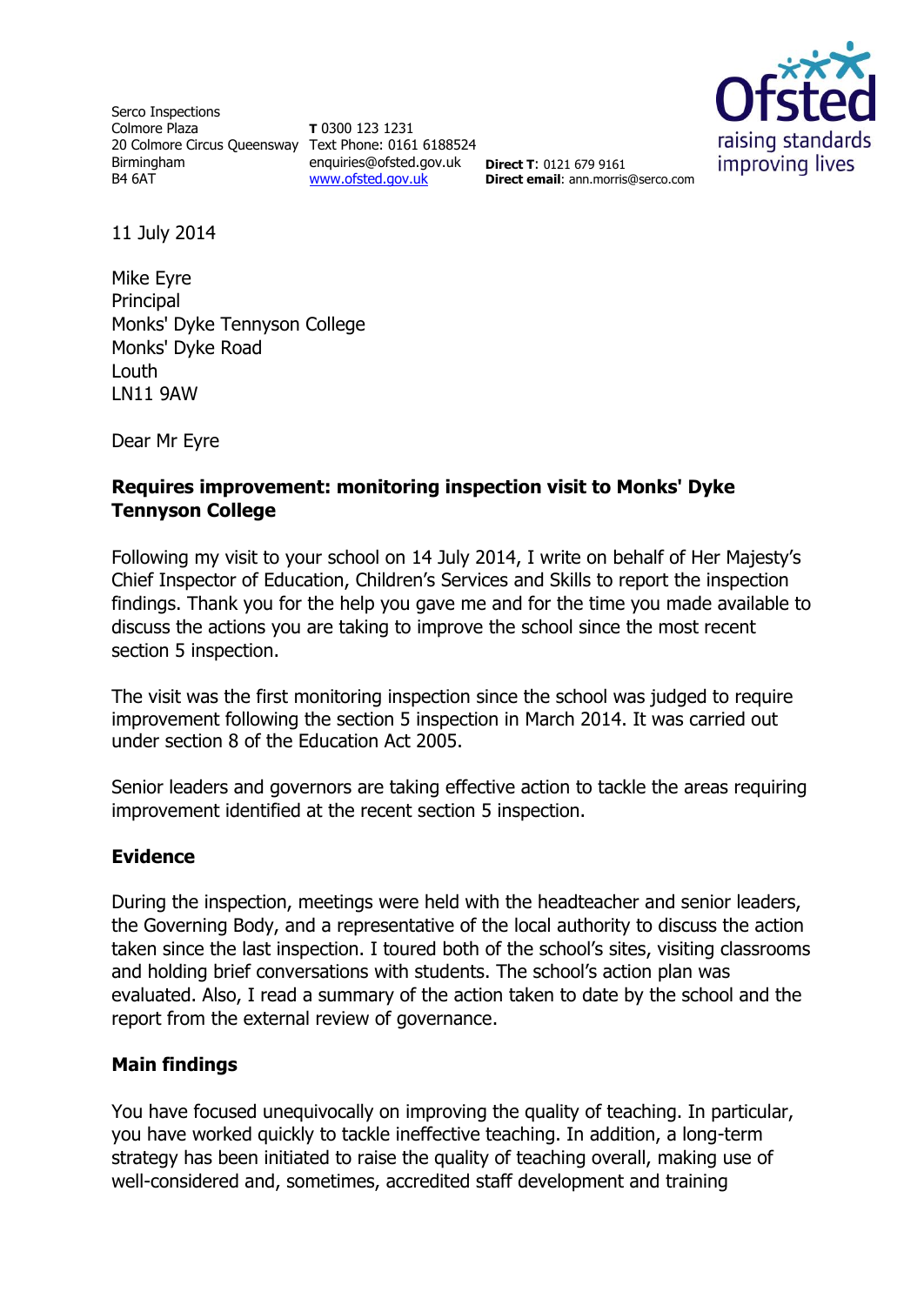

programmes. You have acted quickly to ensure more-consistent approaches to planning lessons and marking students' work. The students are now being given opportunities systematically to respond to the teachers' marking.

You are beginning to see the impact of the initiatives you have taken. The school's data indicate improvements in the students' achievement. There have been improvements in the quality of teaching as a result of the actions you have taken to deal with ineffective teaching. The students with whom I spoke told me that the work they were doing in the lessons was interesting and they were evidently getting on with it. Some of them described the changes to the way that their work is marked and told me how the opportunities they are now getting to respond to the teachers' marking are helping them to learn more.

The improvements in teaching have been the result of more-focused and moresystematic work by senior and middle leaders. The way in which you check on the work of the school has been centralised and standardised, so that senior and middle leaders are now better informed and able to respond to what they find out. The school's action plan has several strengths and is fit for purpose. It does not make sufficiently clear, however, who is responsible for ensuring that the planned activities happen and the timings for the activities are inexact.

The external review of governance was completed quickly. The governing body is now implementing things that have come out of the review.

Ofsted may carry out further visits and, where necessary, provide further support and challenge to the school until its next section 5 inspection.

## **External support**

You have made effective use of appropriate external support. The local authority ensured that the review of governance was carried out quickly. It has also assigned a new school improvement partner to the school, so that you have access now to an experienced, former national leader of education. That relationship has provided you already with practical advice on your action plan, but the full details of the support to be provided have not been worked out yet, because the relationship has been formed only very recently. You have forged a good link with a teaching schools alliance, which is providing you with ready access to examples of good practice. You have taken advantage of that already to provide professional development opportunities for the staff.